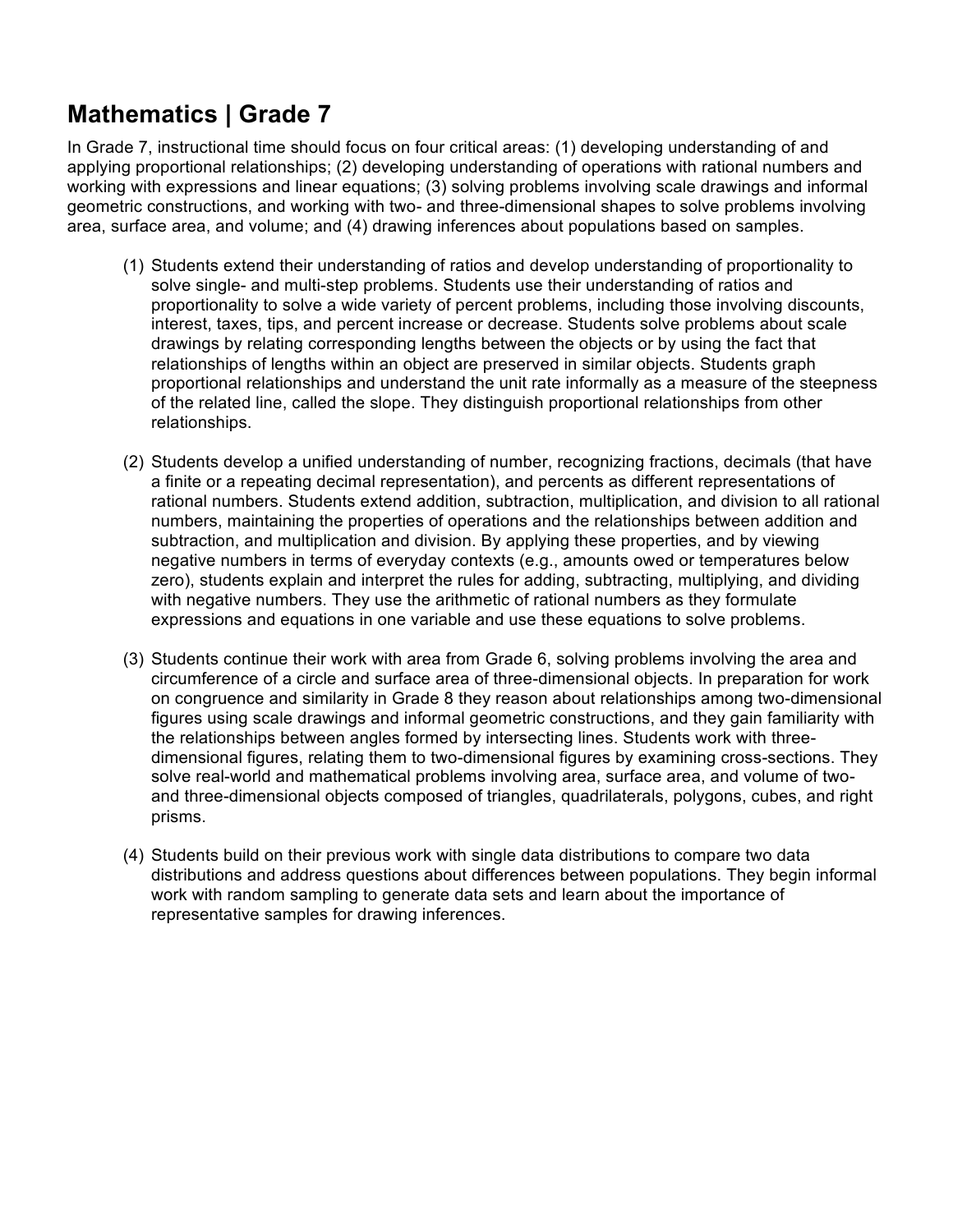# Grade 7 Overview

# **Ratios and Proportional Relationships**

• Analyze proportional relationships and use them to solve realworld and mathematical problems.

# **The Number System**

- Apply and extend previous understandings of operations with fractions to add, subtract, multiply, and divide rational numbers.
- Know that there are numbers that are not rational and approximate them by rational numbers.

# **Expressions and Equations**

- Use properties of operations to generate equivalent expressions.
- Solve real-life and mathematical problems using numerical and algebraic expressions and equations.

# **Mathematical Practices**

- 1. Make sense of problems and persevere in solving them.
- 2. Reason abstractly and quantitatively.
- 3. Construct viable arguments and critique the reasoning of others.
- 4. Model with mathematics.
- 5. Use appropriate tools strategically.
- 6. Attend to precision.
- 7. Look for and make use of structure.
- 8. Look for and express regularity in repeated reasoning.

# **Geometry**

- Draw, construct and describe geometrical figures and describe the relationships between them.
- Solve real-life and mathematical problems involving angle measure, area, surface area, and volume.
- Solve real-life and mathematical problems involving volume of cylinders, cones, and spheres.

# **Statistics and Probability**

- Use random sampling to draw inferences about a population.
- Draw informal comparative inferences about two populations.
- Investigate chance processes and develop, use, and evaluate probability models.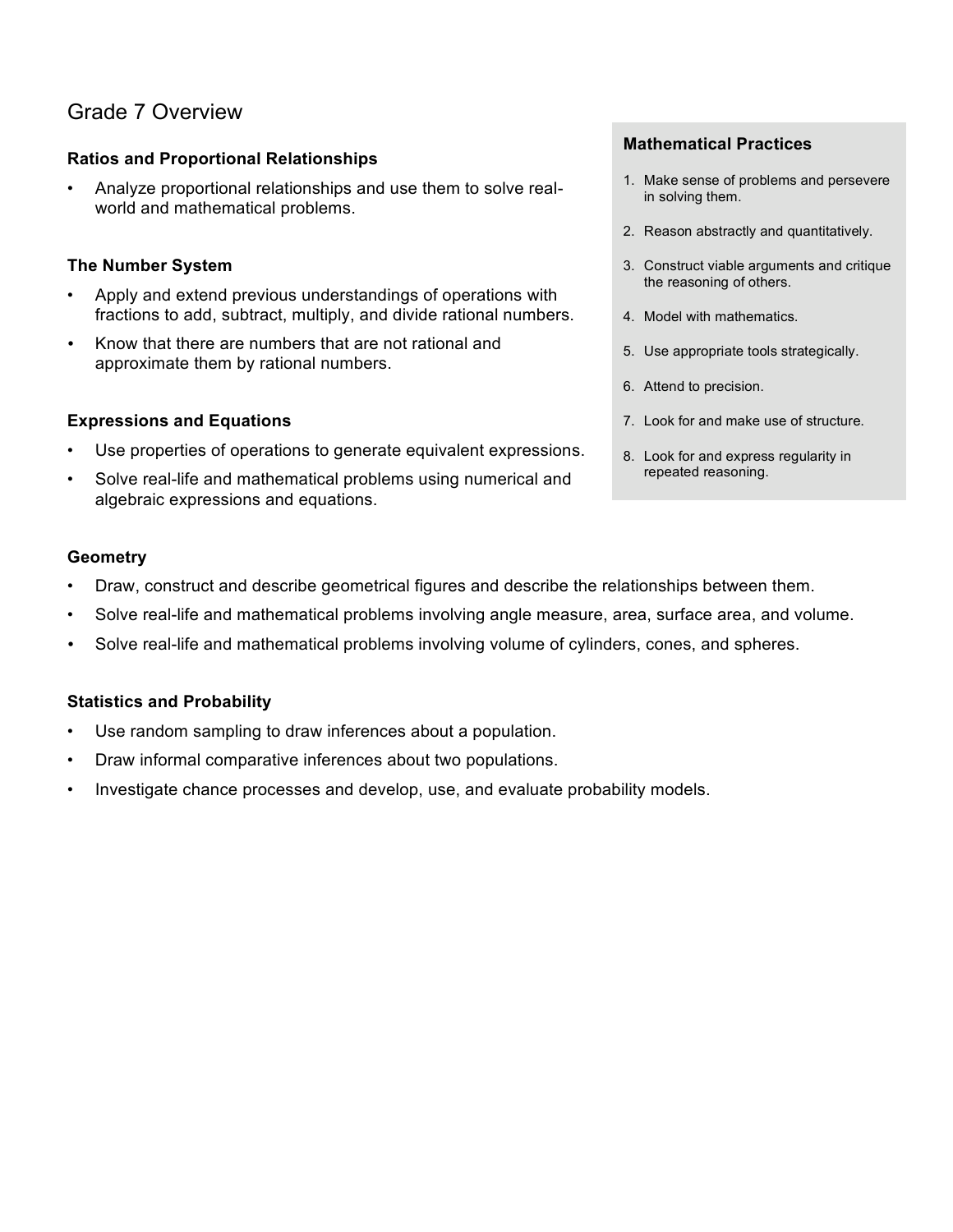# Grade 7

# **Ratios and Proportional Relationships 7.RP**

#### **Analyze proportional relationships and use them to solve real-world and mathematical problems.**

- 1. Compute unit rates associated with ratios of fractions, including ratios of lengths, areas and other quantities measured in like or different units. *For example, if a person walks 1/2 mile in each 1/4 hour, compute the unit rate as the complex fraction 1/2/1/4 miles per hour, equivalently 2 miles per hour.*
- 2. Recognize and represent proportional relationships between quantities.
	- a. Decide whether two quantities are in a proportional relationship, e.g., by testing for equivalent ratios in a table or graphing on a coordinate plane and observing whether the graph is a straight line through the origin.
	- b. Identify the constant of proportionality (unit rate) in tables, graphs, equations, diagrams, and verbal descriptions of proportional relationships.
	- c. Represent proportional relationships by equations. *For example, if total cost t is proportional to the number n of items purchased at a constant price p, the relationship between the total cost and the number of items can be expressed as t = pn*.
	- d. Explain what a point *(x, y)* on the graph of a proportional relationship means in terms of the situation, with special attention to the points (0, 0) and (1, *r)* where *r* is the unit rate.
- 3. Use proportional relationships to solve multistep ratio and percent problems. *Examples: simple interest, tax, markups and markdowns, gratuities and commissions, fees, percent increase and decrease, percent error.*

# **The Number System 7.NS**

### **Apply and extend previous understandings of operations with fractions to add, subtract, multiply, and divide rational numbers.**

- 1. Apply and extend previous understandings of addition and subtraction to add and subtract rational numbers; represent addition and subtraction on a horizontal or vertical number line diagram.
	- a. Describe situations in which opposite quantities combine to make 0. *For example, a hydrogen atom has 0 charge because its two constituents are oppositely charged.*
	- b. Understand  $p + q$  as the number located a distance  $|q|$  from p, in the positive or negative direction depending on whether *q* is positive or negative. Show that a number and its opposite have a sum of 0 (are additive inverses). Interpret sums of rational numbers by describing real-world contexts.
	- c. Understand subtraction of rational numbers as adding the additive inverse,  $p q = p + (-q)$ . Show that the distance between two rational numbers on the number line is the absolute value of their difference, and apply this principle in real-world contexts.
	- d. Apply properties of operations as strategies to add and subtract rational numbers.
- 2. Apply and extend previous understandings of multiplication and division and of fractions to multiply and divide rational numbers.
	- a. Understand that multiplication is extended from fractions to rational numbers by requiring that operations continue to satisfy the properties of operations, particularly the distributive property, leading to products such as  $(-1)(-1) = 1$  and the rules for multiplying signed numbers. Interpret products of rational numbers by describing real-world contexts.
	- b. Understand that integers can be divided, provided that the divisor is not zero, and every quotient of integers (with non-zero divisor) is a rational number. If *p* and *q* are integers, then  $-(p/q) = (-p)/q = p/(-q)$ . Interpret quotients of rational numbers by describing real world contexts.
	- c. Apply properties of operations as strategies to multiply and divide rational numbers.
	- d. Convert a rational number to a decimal using long division; know that the decimal form of a rational number terminates in 0s or eventually repeats.
- 3. Solve real-world and mathematical problems involving the four operations with rational numbers.<sup>1</sup>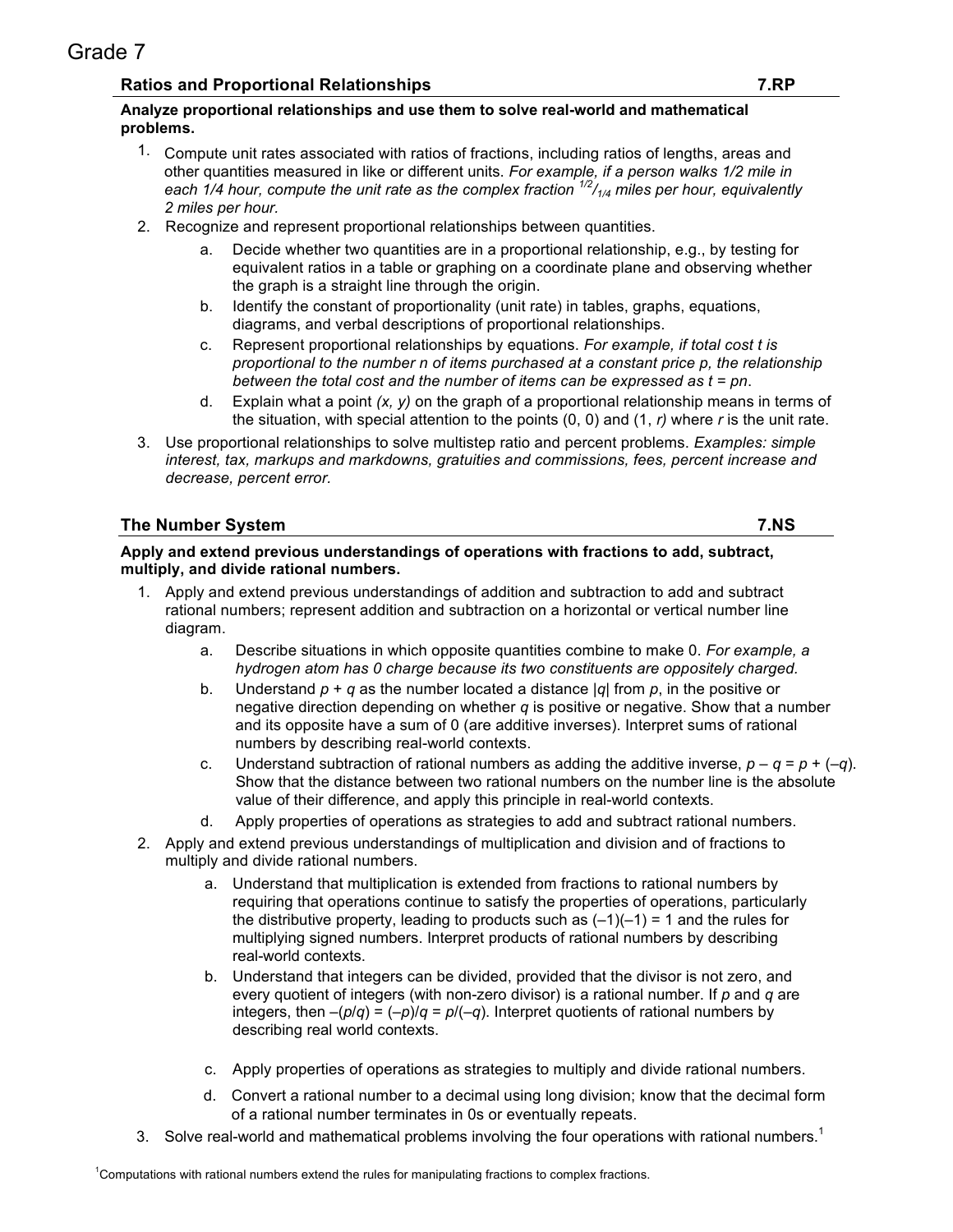#### **Use properties of operations to generate equivalent expressions.**

- 1. Apply properties of operations as strategies to add, subtract, factor, and expand linear expressions with rational coefficients.
- 2. Understand that rewriting an expression in different forms in a problem context can shed light on the problem and how the quantities in it are related. *For example, a + 0.05a = 1.05a means that "increase by 5%" is the same as "multiply by 1.05."*

#### **Solve real-life and mathematical problems using numerical and algebraic expressions and equations.**

- 3. Solve multi-step real-life and mathematical problems posed with positive and negative rational numbers in any form (whole numbers, fractions, and decimals), using tools strategically. Apply properties of operations to calculate with numbers in any form; convert between forms as appropriate; and assess the reasonableness of answers using mental computation and estimation strategies. *For example: If a woman making \$25 an hour gets a 10% raise, she will make an additional 1/10 of her salary an hour, or \$2.50, for a new salary of \$27.50. If you want to place a towel bar 9 3/4 inches long in the center of a door that is 27 1/2 inches wide, you will need to place the bar about 9 inches from each edge; this estimate can be used as a check on the exact computation.*
- 4. Use variables to represent quantities in a real-world or mathematical problem, and construct simple equations and inequalities to solve problems by reasoning about the quantities.
	- a. Solve word problems leading to equations of the form  $px + q = r$  and  $p(x + q) = r$ , where *p*, *q*, and *r* are specific rational numbers. Solve equations of these forms fluently. Compare an algebraic solution to an arithmetic solution, identifying the sequence of the operations used in each approach. *For example, the perimeter of a rectangle is 54 cm. Its length is 6 cm. What is its width?*
	- b. Solve word problems leading to inequalities of the form  $px + q > r$  or  $px + q < r$ , where p, q, and r are specific rational numbers. Graph the solution set of the inequality and interpret it in the context of the problem. *For example: As a salesperson, you are paid \$50 per week plus \$3 per sale. This week you want your pay to be at least \$100. Write an inequality for the number of sales you need to make, and describe the solutions.*

### **Geometry 7.G**

### **Draw, construct, and describe geometrical figures and describe the relationships between them.**

- 1. Solve problems involving scale drawings of geometric figures, including computing actual lengths and areas from a scale drawing and reproducing a scale drawing at a different scale.
- 2. Draw (freehand, with ruler and protractor, and with technology) geometric shapes with given conditions. Focus on constructing triangles from three measures of angles or sides, noticing when the conditions determine a unique triangle, more than one triangle, or no triangle.
- 3. Describe the two-dimensional figures that result from slicing three-dimensional figures, as in plane sections of right rectangular prisms and right rectangular pyramids.

#### **Solve real-life and mathematical problems involving angle measure, area, surface area, and volume.**

- 4. Know the formulas for the area and circumference of a circle and use them to solve problems; give an informal derivation of the relationship between the circumference and area of a circle.
- 5. Use facts about supplementary, complementary, vertical, and adjacent angles in a multi-step problem to write and solve simple equations for an unknown angle in a figure.
- 6. Solve real-world and mathematical problems involving area, volume and surface area of two- and three-dimensional objects composed of triangles, quadrilaterals, polygons, cubes, and right prisms.